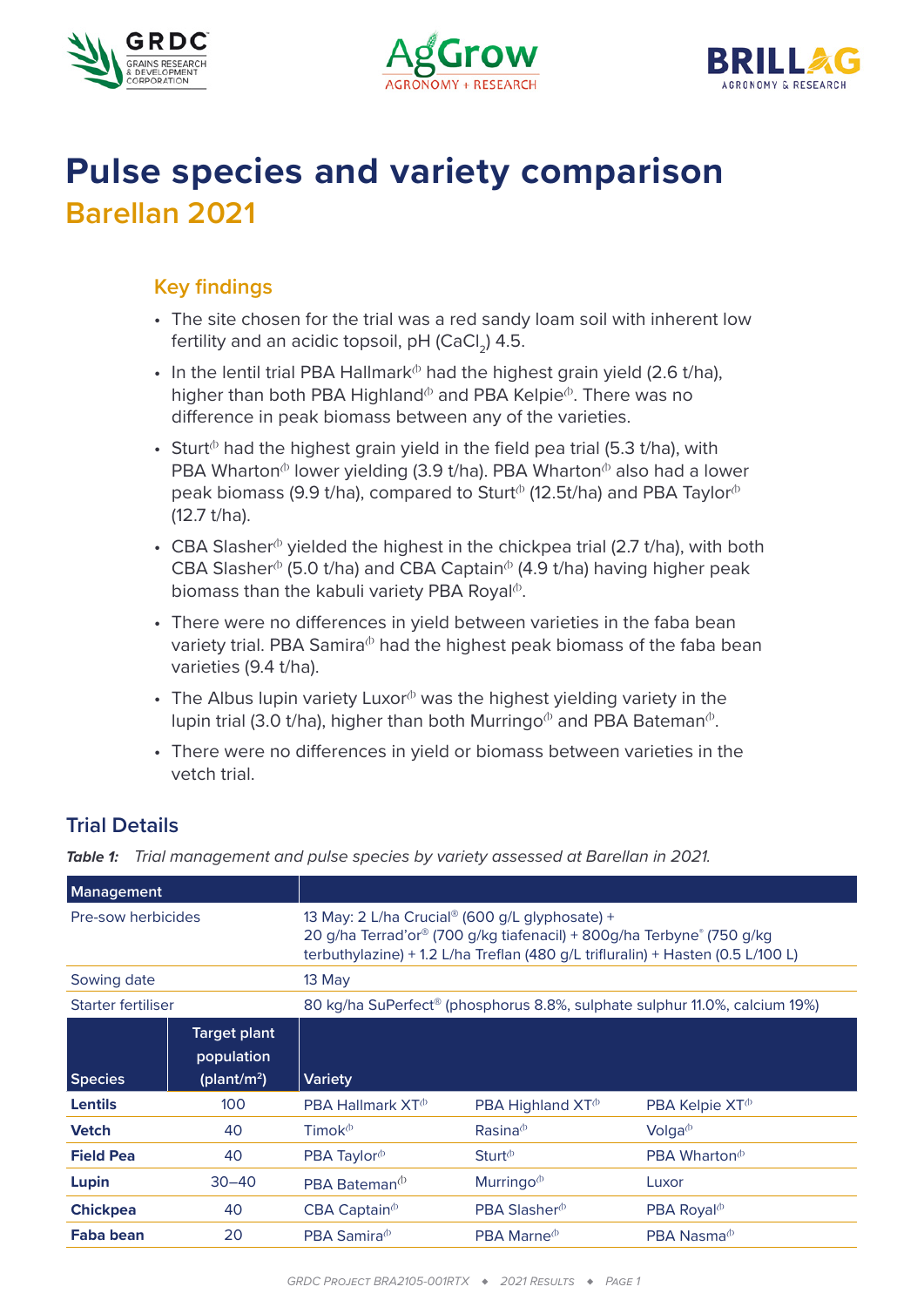# **Results**

## **Grain Yield**



*Figure 1: Grain yield of each pulse species by variety at Barellan in 2021.*